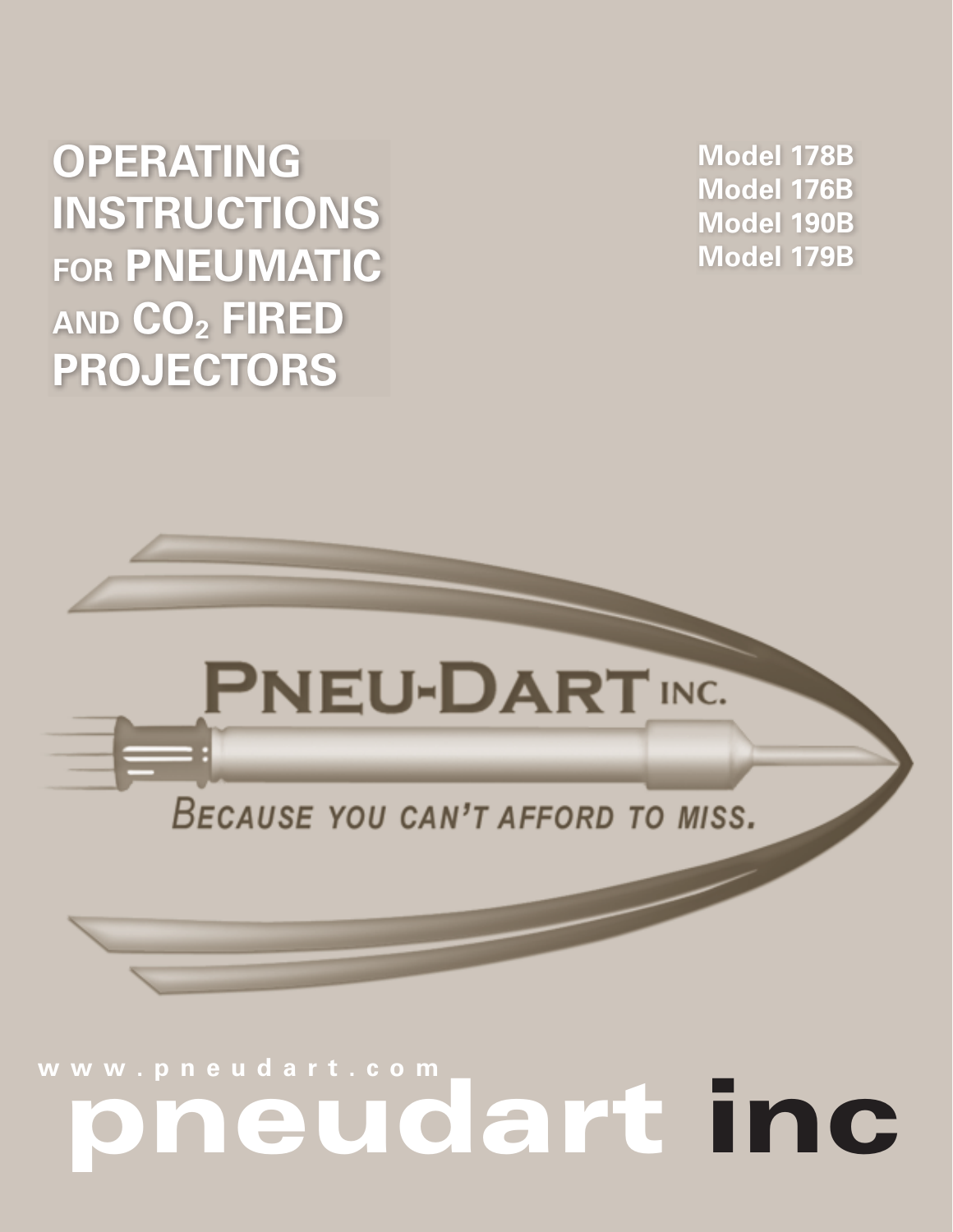Please read this owner's manual carefully before operating your projector. This manual contains valuable information to ensure that your equipment operates at its optimum level.

Feel free to contact us or visit our Web site for tips, more information, and further assistance.

# www.pneudart.com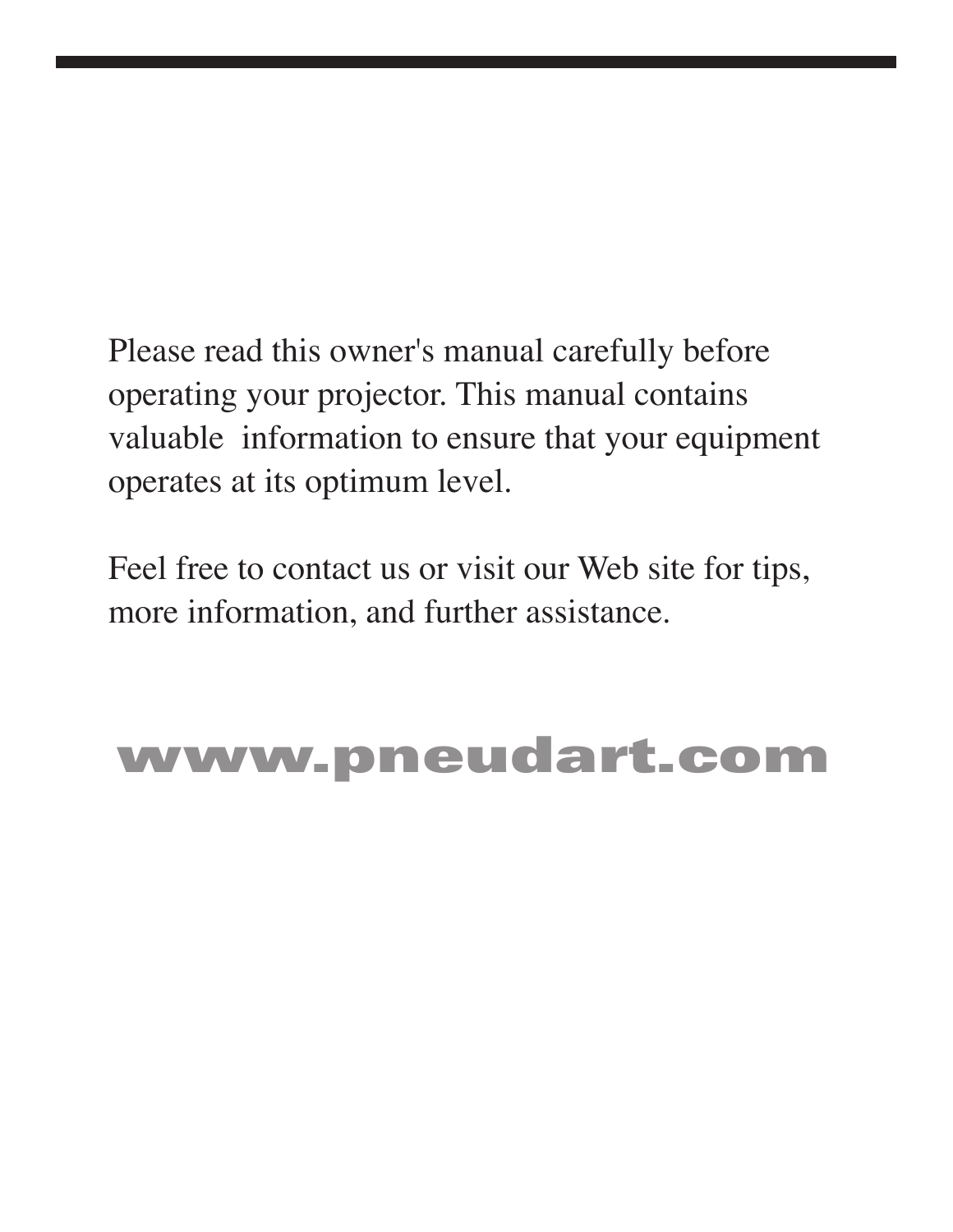# **Owner's Manual For Pneumatic** and CO<sub>2</sub> Fired Projectors

READ ALL INSTRUCTIONS AND WARNINGS IN THIS MANUAL **BEFORE USING DART PROJECTOR** 

**WARNING: NOT A TOY. RECOMMENDED FOR ADULT USE ONLY. MISUSE OR CARELESS USE MAY CAUSE SERIOUS** INJURY OR DEATH. DANGEROUS WITHIN 250 YARDS (230 METERS). YOU AND OTHERS WITH YOU SHOULD ALWAYS WEAR EYE PROTECTION TO PROTECT YOUR EYES. READ ALL **INSTRUCTIONS BEFORE USING, BUYER AND USER HAVETHE** DUTYTO OBEY ALL LAWSTHE USE AND OWNERSHIP OFTHIS PROJECTOR.

**STEPS FOR SAFE SHOOTING:** Never allow others to use or inspect your projector without first instructing them in the fundamentals of safe use. For everyone's protection, stress keeping the muzzle pointed in a safe direction at all times. Inform them of any other common sense rules of safety, which the situation may require.

- STEP 1. Learn the Parts of Your New Projector
- **STEP 2. Operating the Safety**
- **STEP 3. Charging Your Projector**
- **STEP 4. Adjusting Velocity**
- **STEP 5. Loading and Unloading Darts**
- **STEP 6. Aiming and Firing**
- **STEP 7. Maintaining Your Projector**
- **STEP 8. Reviewing Safety**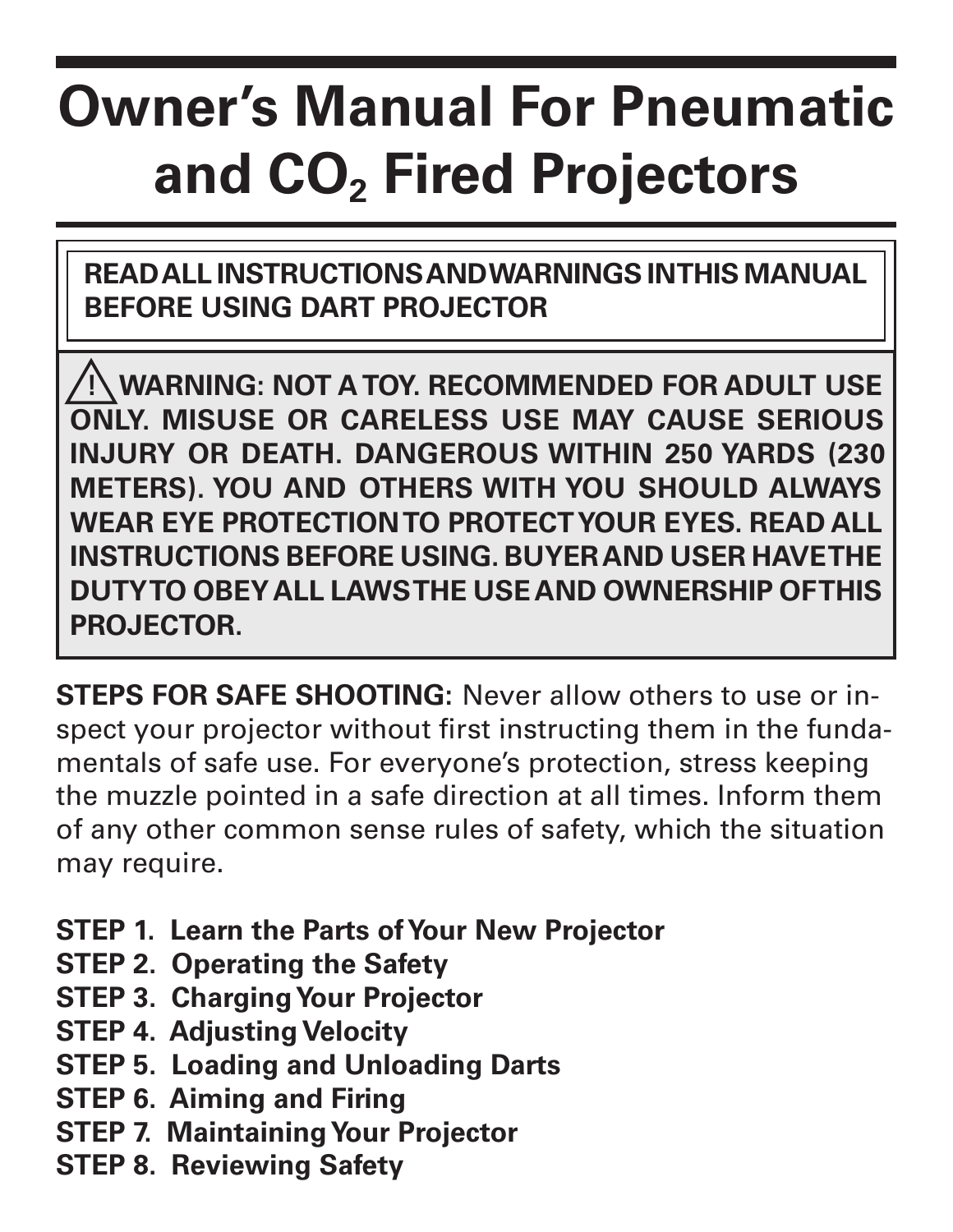# STEP 1 I FARNING THE PARTS OF YOUR NEW PROJECTOR

Learning the names of the parts of your new projector will help you understand your owner's manual. Use this manual to increase your knowledge of the projector.



#### **Model 176B Specifications**

- Stock and Action Benjamin Sheridan
- $\bullet$  fiverall Lenoth 41"
- Dart Barrel 50 cal Smooth Bore
- $\bullet$  Sights Onen
- $\bullet$  Weight 7 lhs
- Range 2 feet to 40 vards with 1cc Type 'P' Disposable darts
- $\bullet$  CO2 Pressure Control Knurled knob on rear of bolt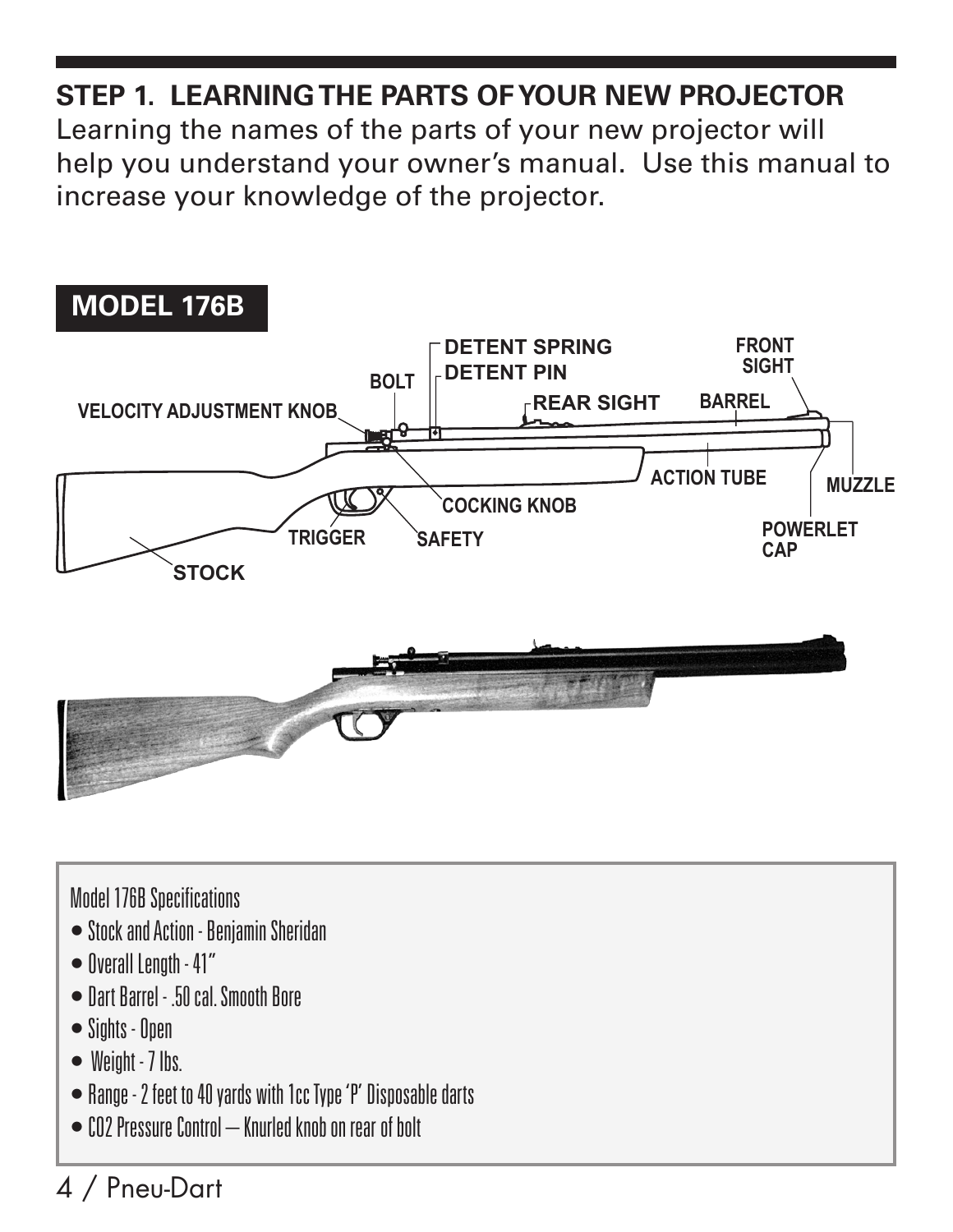#### **MODEL 179B**





**Model 179B Specifications** 

- Stock and Action Beniamin Sheridan
- $\bullet$  Overall Length 13 1/2"
- Dart Barrel 50 cal Smooth Bore
- $\bullet$  Sights Open
- $\bullet$  Weight  $-3$  lbs.
- Range 3 to 30 vards with 1cc Type 'P' Disposable darts controlled by gas release valve located at rear of bolt.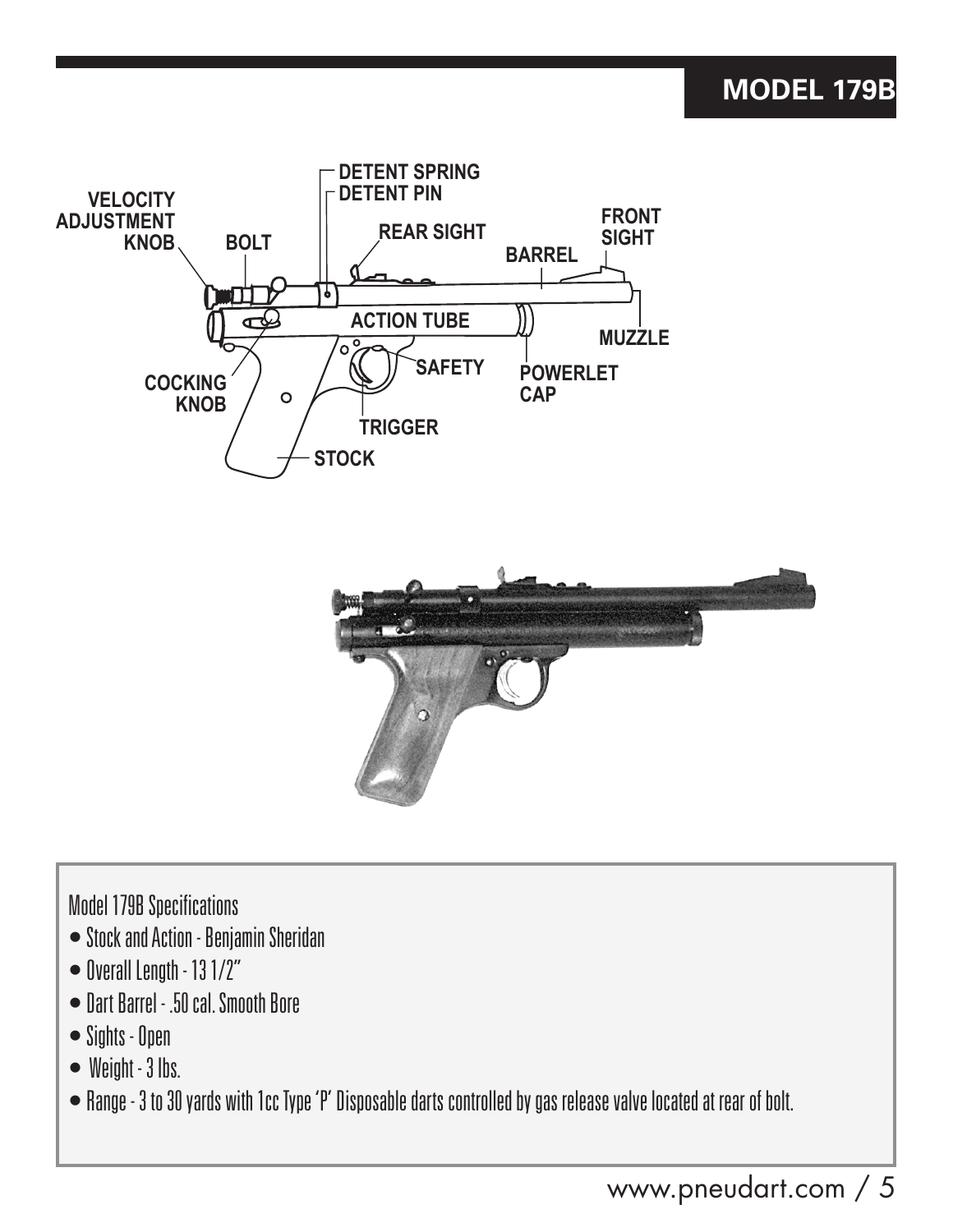

Min. 1 pump. Max. 10 pumps.

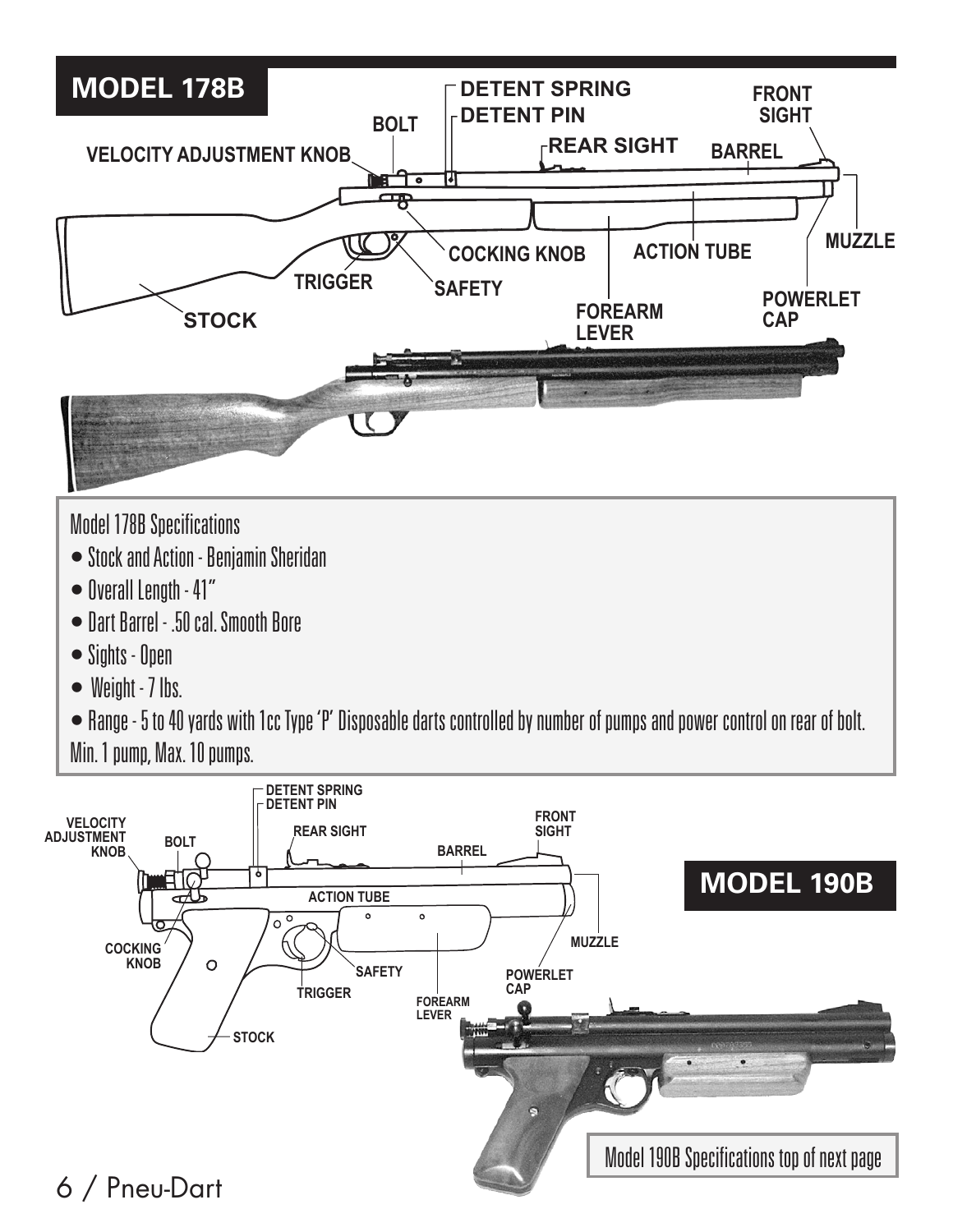**Model 190B Specifications** 

- Stock and Action Beniamin Sheridan
- $\bullet$  fiverall Lennth 13 1/2"
- Dart Barrel 50 cal Smooth Bore
- $\bullet$  Sinhts Onen
- $\bullet$  Weight  $3$  lbs.

• Range - 5 to 50 feet with 1cc Type 'P' Disposable darts controlled by number of strokes when pumping air into gun and knurled control on valve on bolt. Min. 3 numos. Max. 8 numos.

# **Step 2. OPERATING THE SAFETY**

A. To put the projector "ON SAFE":

- Locate the safety directly in front of the trigger.
- . Push the safety from the left side all the way in. (Fig. 1).
- . The safety is not on unless it is pushed all the way in and the red ring around the safety is not showing. The projector will not fire when "On Safe" Even when



the safety is "On Safe" you should continue to handle the projector safely. Do not ever point the projector at any person. Do not ever point the projector at anything you do not intend to shoot.

- B. To Take The Dart Projector "OFF SAFE":
- . Push the safety from the right side all the way in.
- •The projector is ready to fire when "off safe." When you can see the red ring around the safety, the dart projector is "Off Safe" and can be fired

# **WARNING: KEEP THE PROJECTOR IN THE "ON SAFE"** POSITION UNTILYOU ARE ACTUALLY READY TO SHOOT. THEN PUSH THE SAFETY TO THE "OFF SAFE" POSITION.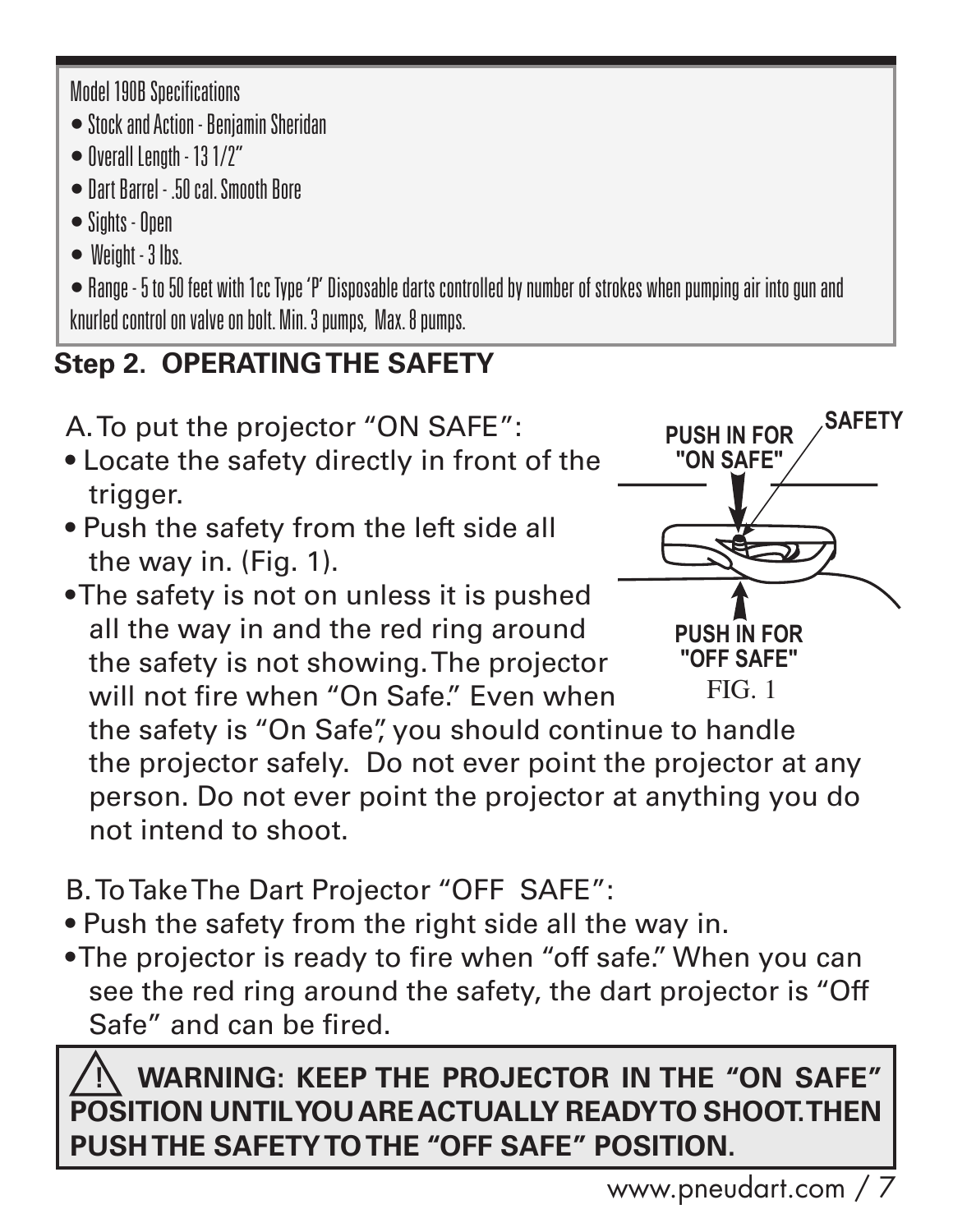#### **Step 3. CHARGING YOUR PROJECTOR**

**Models 176B & 179B** 

**NARNING: KEEP HANDS AND FACE AWAY FROM ESCAPING!** CO<sub>2</sub> GAS. IT CAN CAUSE FROSTBITE IF ALLOWED TO COME IN CONTACT WITH SKIN. ALWAYS MAKE SURE CO2 CYLINDER IS EMPTY BEFORE ATTEMPTING TO REMOVE IT FROM THE PROJECTOR BY SLOWLY TURNING THE POWERLET CAP **COUNTER-CLOCKWISE ALL THE WAY UNTIL YOU NO LONGER HEARTHE ESCAPE OF CO2 GAS.** 

A. Installing a CO<sub>2</sub> cylinder (See FIG. 2)

- . Put the projector "on safe." (See Step 2A)
- . Insert a new CO<sub>2</sub> cylinder with the small end into the action tube first **POWERI ET**
- Replace the filler cap assembly in the action tube and HAND **TIGHTEN.**



**B. Removing Power Sources** 



- . Put projector "On Safe." (See Step 2A)
- . For CO<sub>2</sub> cylinders, slowly turn the filler cap assembly counter-clockwise until you no longer hear the gas escape. Completely unscrew the filler cap assembly from the action tube and remove the empty CO<sub>2</sub> cylinder.

NOTE: Never try to force any CO<sub>2</sub> cylinder into or out of place; it may result in injury to you or damage to your projector. Do not store your dart projector with a full CO<sub>2</sub> cylinder installed.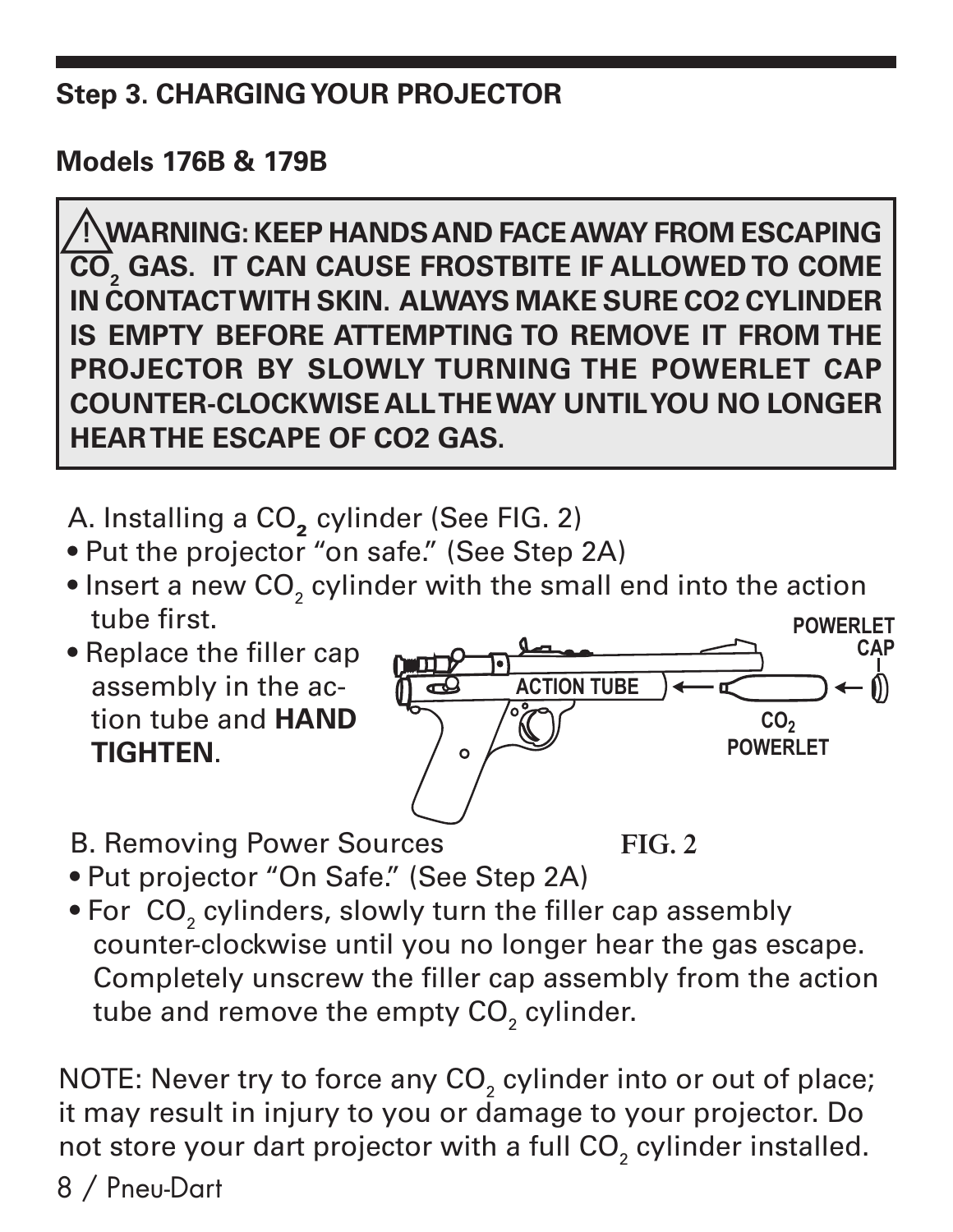Removing partially filled cylinders before storage can prolong the longevity of your projector.

WARNING: CO, CYLINDERS MAY EXPLODE ATTEMPERATURES ABOVE 120° F (48.9° C). DO NOT MUTILATE OR INCINERATE THEM. DO NOT EXPOSE THEM TO HEAT OR STORE CO. **CYLINDERS ATTEMPERATURES ABOVE 120°F (48.9°C).** 

## **Models 178B & 190B**

Hold the projector almost against your chest with the muzzle pointed straight up. Raise the forearm lever to full length of stroke and push down smartly USING THE HEEL OF THE HAND. Always pump with full, even strokes to ensure consistent velocity. Hesitate for a second at the top of each stoke to ensure that the intake hole is wide open. RECOMMENDED MINIMUM CHARGE IS THREE PUMPS MAXIMUM IS TEN PUMPS

#### **STEP 4. VELOCITY ADJUSTMENT** (MODELS 176B, 178B, 179B, & 190B)

**ROLT PORTHOLE** The muzzle velocity of the dart can be reduced by turning the **ADJUSTMENT KNOB** adjustment knob on the rear of the bolt to restrict a portion of or the entire porthole on the bottom of the bolt. You will need to experiment with different combinations of practice darts and the adjustment knob settings  $FIG<sub>3</sub>$ to obtain the desired dart velocity for your application.

**WARNING: USE EXTREME CAUTION WHEN HANDLING**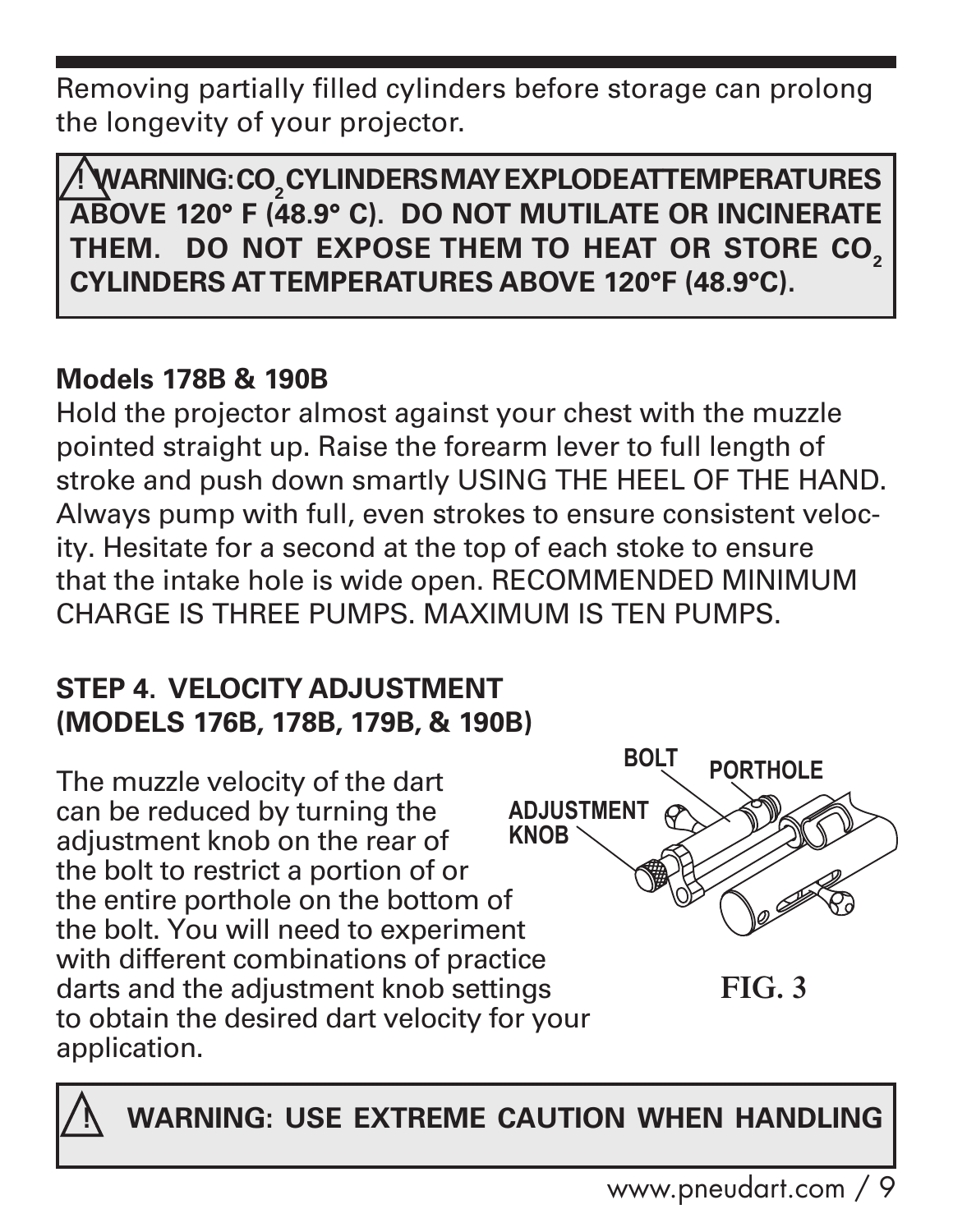# **STEP 5. LOADING AND UNLOADING DARTS**

# **Loading and Unloading Darts**

- A. Loading Darts
- Make sure the "On Safe" (See Step 2A).
- . Point the projector in a SAFE DIRECTION.
- . Open bolt by rotating bolt handle up, pulling all the way back and then rotating over to the left side of the projector.
- Place one dart into the loading port (breech)
- Lightly push the dart into the barrel by closing and locking the bolt handle in the down position. DO NOT jam the bolt forward. This will damage your projector.
- . Be sure bolt is closed before firing. If it is not closed and fully locked, the dart may not be discharged.
- **B. Unloading Darts**
- . Put the projector "on safe" (See Step  $2A)$
- . Darts not fired should be removed from the projector before storing.
- Darts can be removed by opening bolt (See Step 5A), holding muzzle up, and releasing the detent by pushing on detent spring on the side opposite the brass detent pin with left thumb, as shown in Fig. 6, until the dart is released. Darts equipped with flight stabilizers must be pushed out of the barrel from the breech to the muzzle.

10 / Pneu-Dart

**BOLT** projector  $\blacktriangleright$ is  $FIG 4$ 



 $FIG. 5$ 



 $FIG. 6$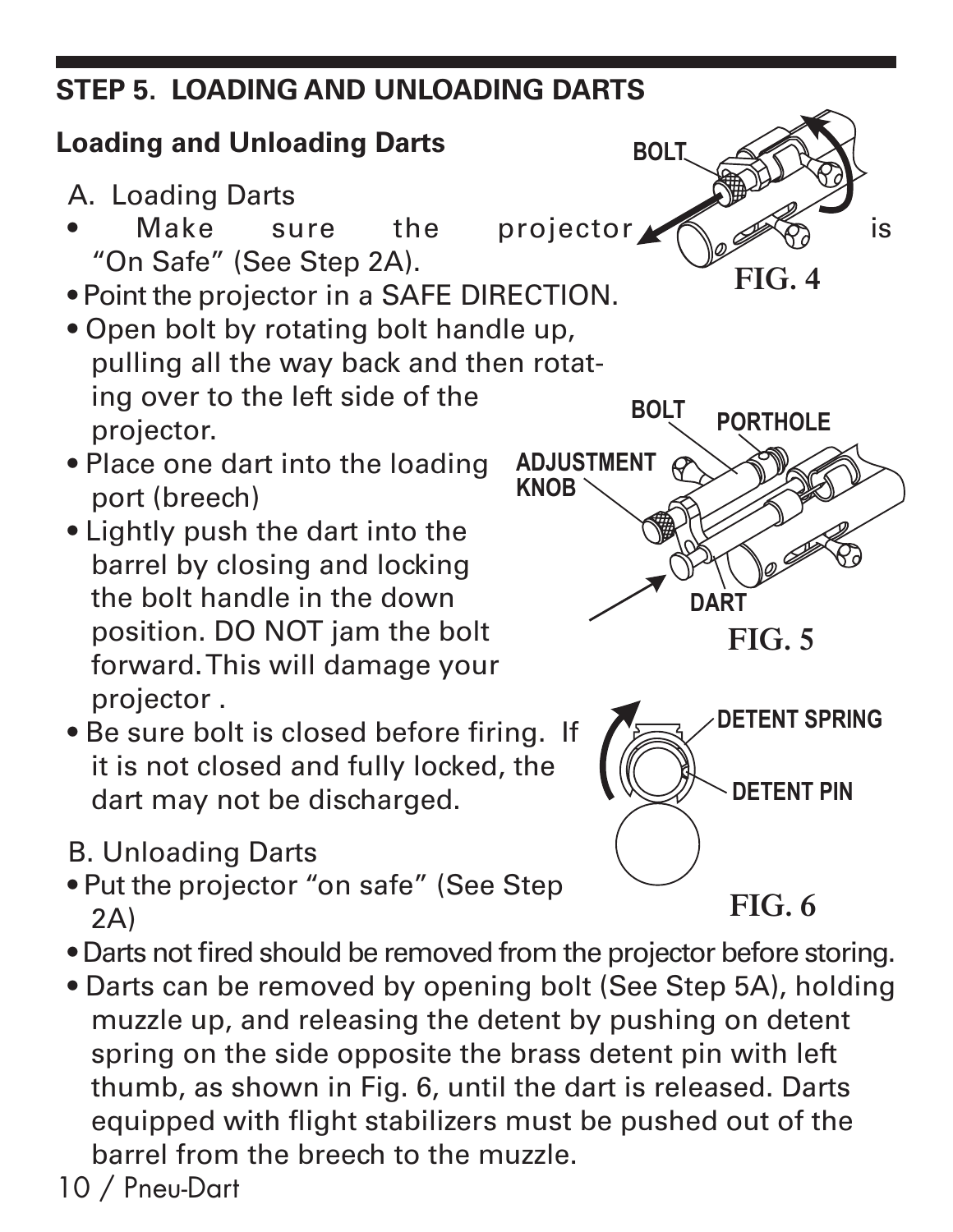# **WARNING: DO NOT LEAVE DARTS IN PROJECTOR FOR A** LONG PERIOD OF TIME. DRUG MAY LEAK OUT AND CORRODE THE DART AND BARREL.

#### **AIMING AND FIRING SAFETY** Step 6.

A. Aiming and Firing the projector

- You and others with you should always wear shooting glasses to protect your eyes. Cock the projector by hooking index finger over cocking knob and pulling rearward approximately 3/4 inches until the trigger sear engages on the second click and the bolt stavs back.
- Always aim your projector in a SAFE DIRECTION. When you are sure of your target and backstop, and the area around the target is clear, take the projector "Off Safe" (See Step 2B) and squeeze the trigger to fire.
- Do not shoot at hard surfaces or at the surface of water. The dart may bounce off or ricochet and hit someone or something you had not intended to hit.
- Always choose your target carefully. THINK about what you will hit if you miss the target.

#### **B. Sight Adjustment**

• The front sight should be set for the point of impact of the average shooting distance. Because of the differences among users, it is not possible to sight-in projectors at the factory.



. To change lateral point of impact, (left and right) the blade pulls over to the side on which the forward round head screw is being tightened. BE SURE TO LOOSEN OPPOSITE SCREW FIRST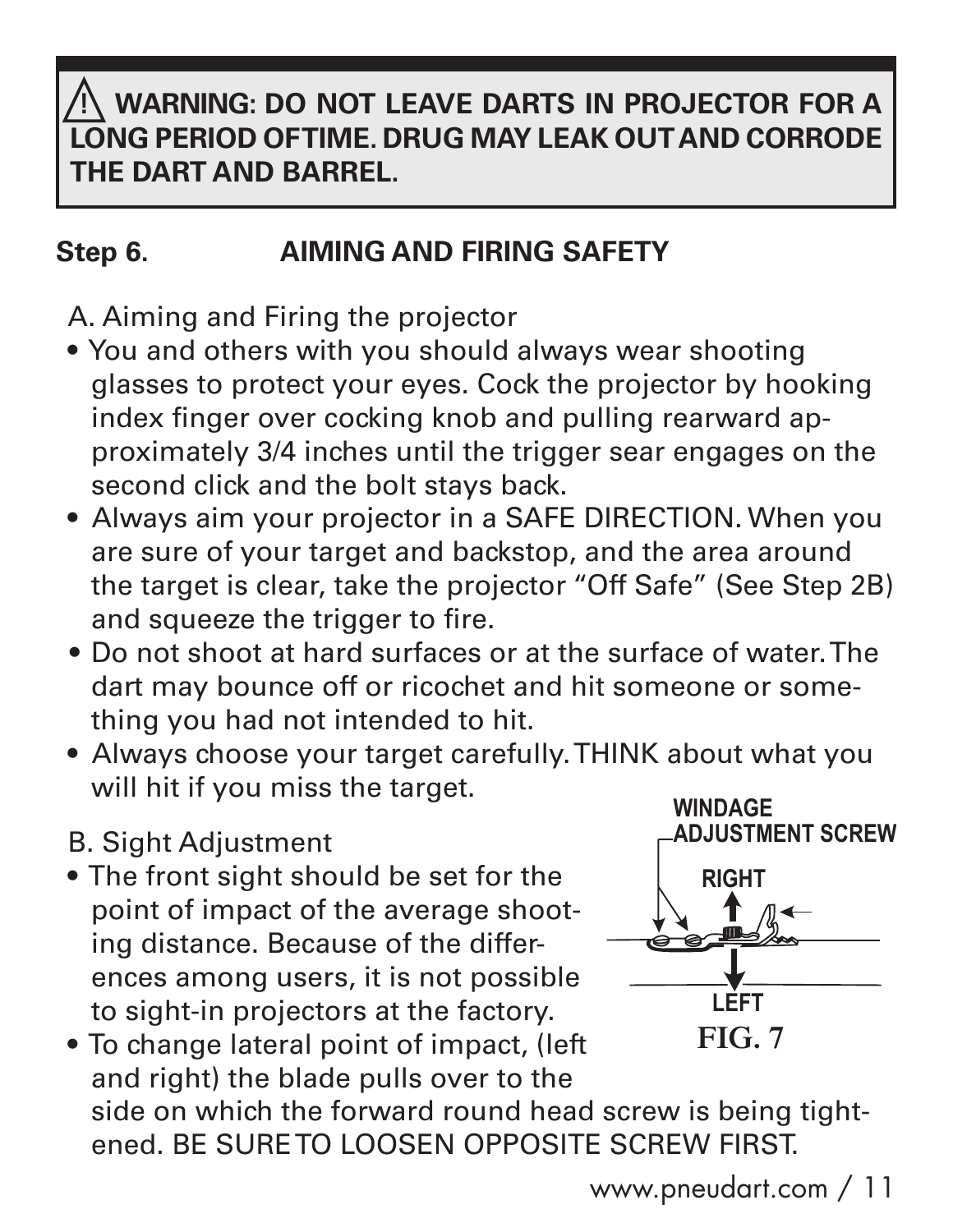To sight in, you move the rear sight in the same direction you desire the point of impact to move.

• Move the rear sight ramp forward or backward to lower and raise the point of impact.



# **Step 7. MAINTAINGING YOUR PROJECTOR**

- IMPORTANT: Before you attempt to clean your projector, always make sure it is "On Safe" (See Step 2A), the CO<sub>2</sub> cylinder is removed and you have checked the barrel to make sure there are no darts left in it (See Step 5B).
- . Your projector will work best if you oil it every 250 shots. Put a drop of Crosman #0241 Lubricating Oil directly on the tip of the CO<sub>2</sub> cylinder before inserting. Do not over-oil as this can cause damage to your projector. DO NOT use qun oil or any other oil, which contains solvents. Both the barrel and tube are made of a rust resistant, metal alloy and require no special treatment.
- Other external metal surfaces should be wiped with a lightly oiled cloth after each use
- If the accuracy of your projector falls off, run a firm but free fitting patch through the barrel. Be sure to use a cleaning rod of the proper size that will not damage the barrel.
- Tampering with the projector or attempts to change the projector in any way may make it unsafe to use and will void the warranty.
- If you drop your projector, check to see that it works properly before you use it again. If anything seems changed, like a shorter or weaker trigger pull, this may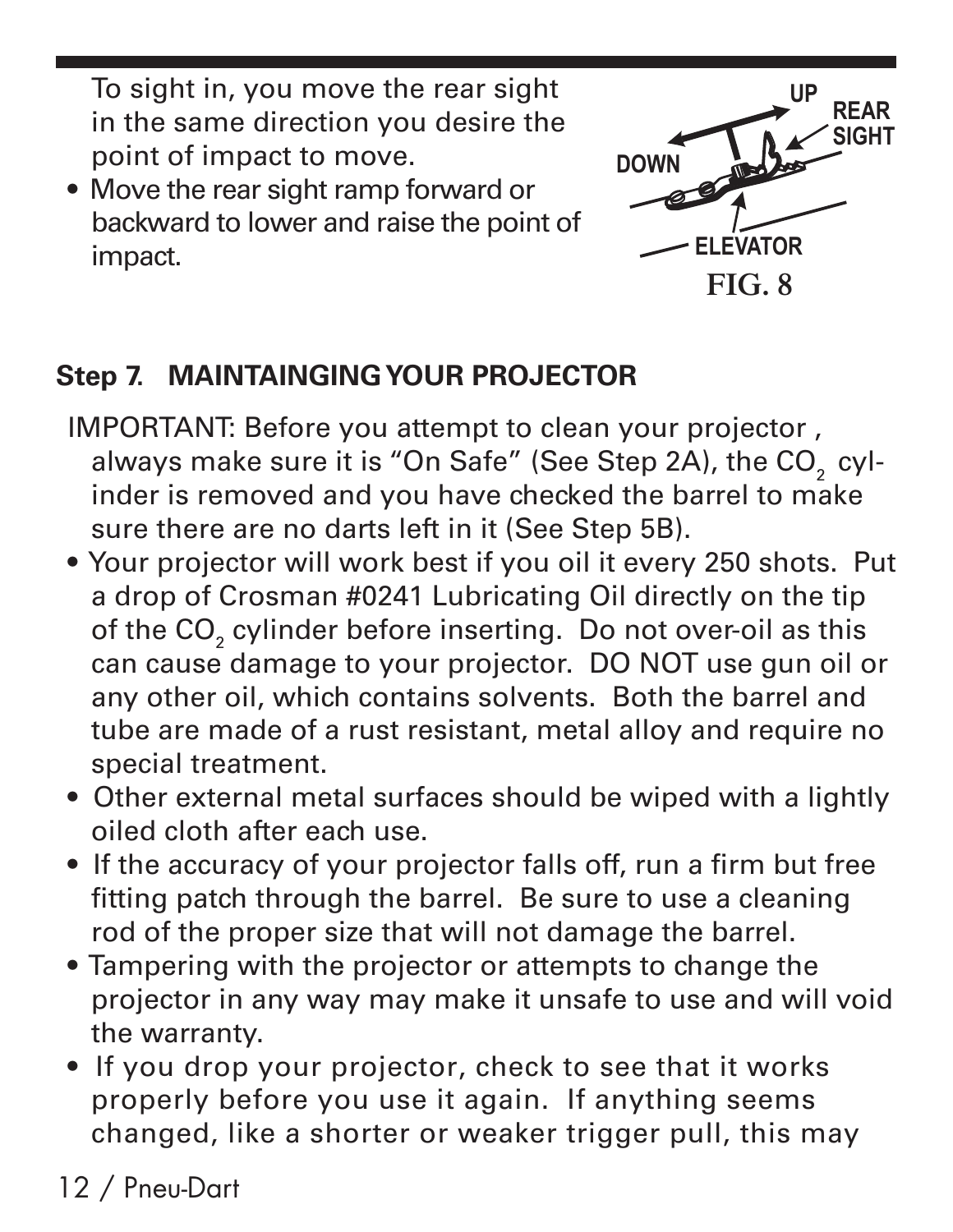mean worn out or broken parts. Call Customer Service for assistance before using your projector again.

## **Step 8. REVIEWING SAFETY**

- Do not ever point the projector at any person. Do not ever point the projector at anything you do not intend to shoot. Always keep the muzzle of the projector pointed in a SAFE **DIRECTION**
- Always treat the projector as though it is loaded and with the same respect you would a firearm.
- Always keep the projector "On Safe" until you are ready to shoot in a SAFE DIRECTION.
- Always check to see if the projector is "On Safe" and unloaded when getting it from another person or from storage.
- Always keep your finger off the trigger and out of the trigger quard until ready to shoot.
- . You and others with you should always wear shooting glasses to protect your eyes.
- Use only darts made for this projector.
- Keep hands away from escaping CO<sub>2</sub> gas. It can cause frostbite if allowed to come in contact with skin.
- Be careful if you shoot near hard surfaces or the surface of water. The dart may bounce off or ricochet and hit someone or something you had not intended to hit.
- When target shooting, replace the backstop if it becomes worn. Place the backstop in a location that will be safe should the backstop fail.
- Do not attempt to disassemble or tamper with your projector. Use an Authorized Service Station or return it to the factory for repair.
- Do not put the projector away loaded (See Step 5B) or charged with CO<sub>2</sub>. (See Step 3A) Always store this projector in a secure location.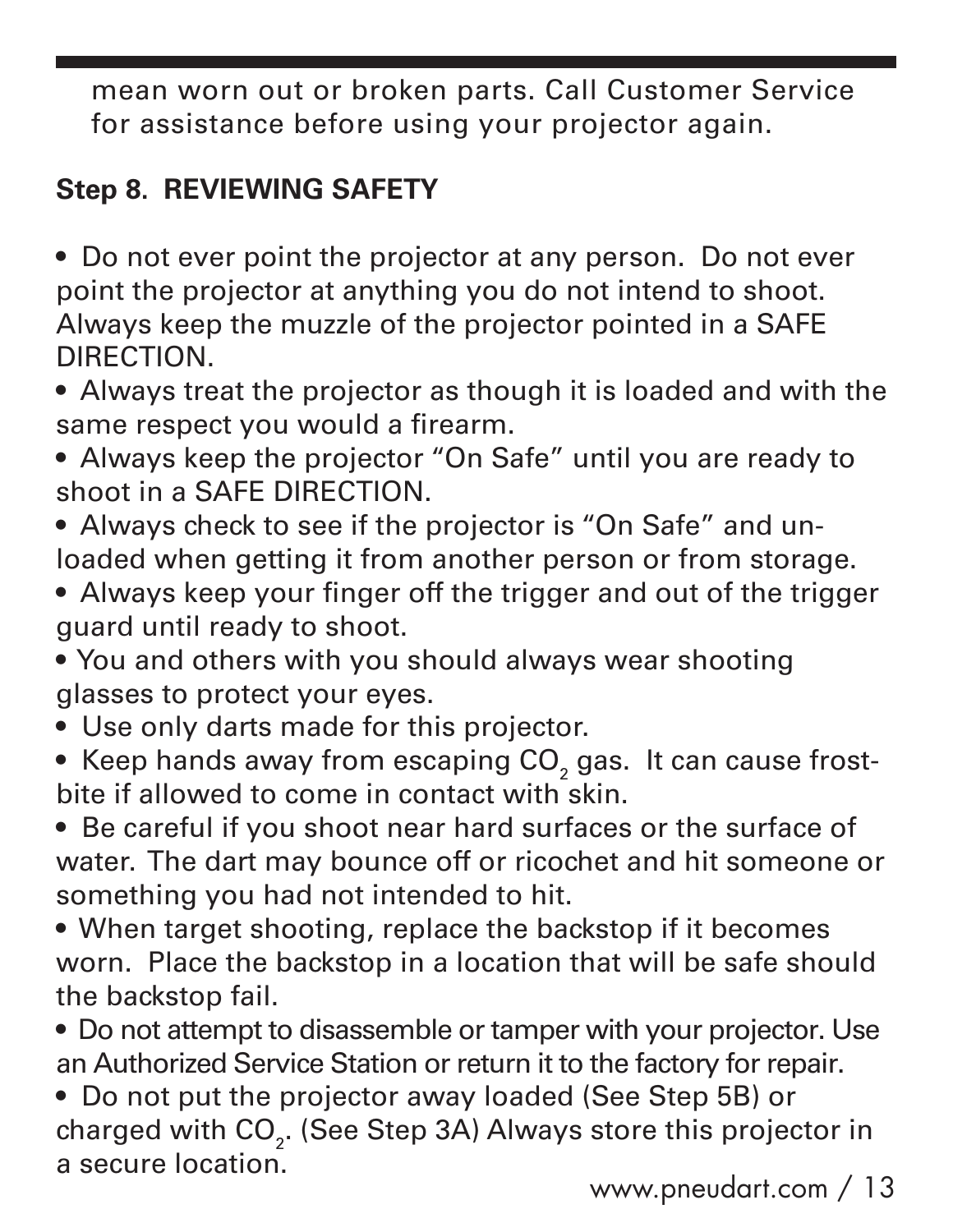# **PERFORMANCE**

Many factors affect velocity, including brand of projectile, type of projectile, and amount of gas in cylinders, lubrication, barrel condition and temperature.

# **REPAIR SERVICE**

If your projector needs repair, we recommend that you take or send it to an Authorized Service Station. For an authorized service station near you, visit our web site at www.pneudart.com or call customer service at 1-570-323-2710. International customers should contact their respective distributor. Your projector requires special tools and fixtures to repair it. If you take it apart, you probably will not be able to reassemble it correctly. Pneu-Dart assumes no warranty responsibility under such circumstances.

#### IMPLIED WARRANTIES

ANY IMPLIED WARRANTIES, INCLUDING THE IMPLIED WARRANTIES OF MERCHANTABILITY AND FITNESS FOR A PARTICULAR PURPOSE, ARE LIMITED IN DURATION TO ONE YEAR FROM DATE OF RETAIL PURCHASE SOME STATES DO NOT ALLOW LIMITATIONS ON HOW LONG AN IMPLIED WARRANTY LASTS, SOTHE ABOVE LIMITATIONS MAY NOT APPLYTOYOU.

To the extent any provision of this warranty is prohibited by federal, state, or municipal law, which cannot be preempted, it shall not be applicable. This warranty gives you specific legal rights, and you may also have other rights, which vary from state to state and country to country.

Pneu-Dart, Inc. 15223 Route 87 Hwy. Williamsport, PA 17701



www.pneudart.com 1-866-299-3278 (DART) 1-570-323-2710 1-570-323-2712 (fax)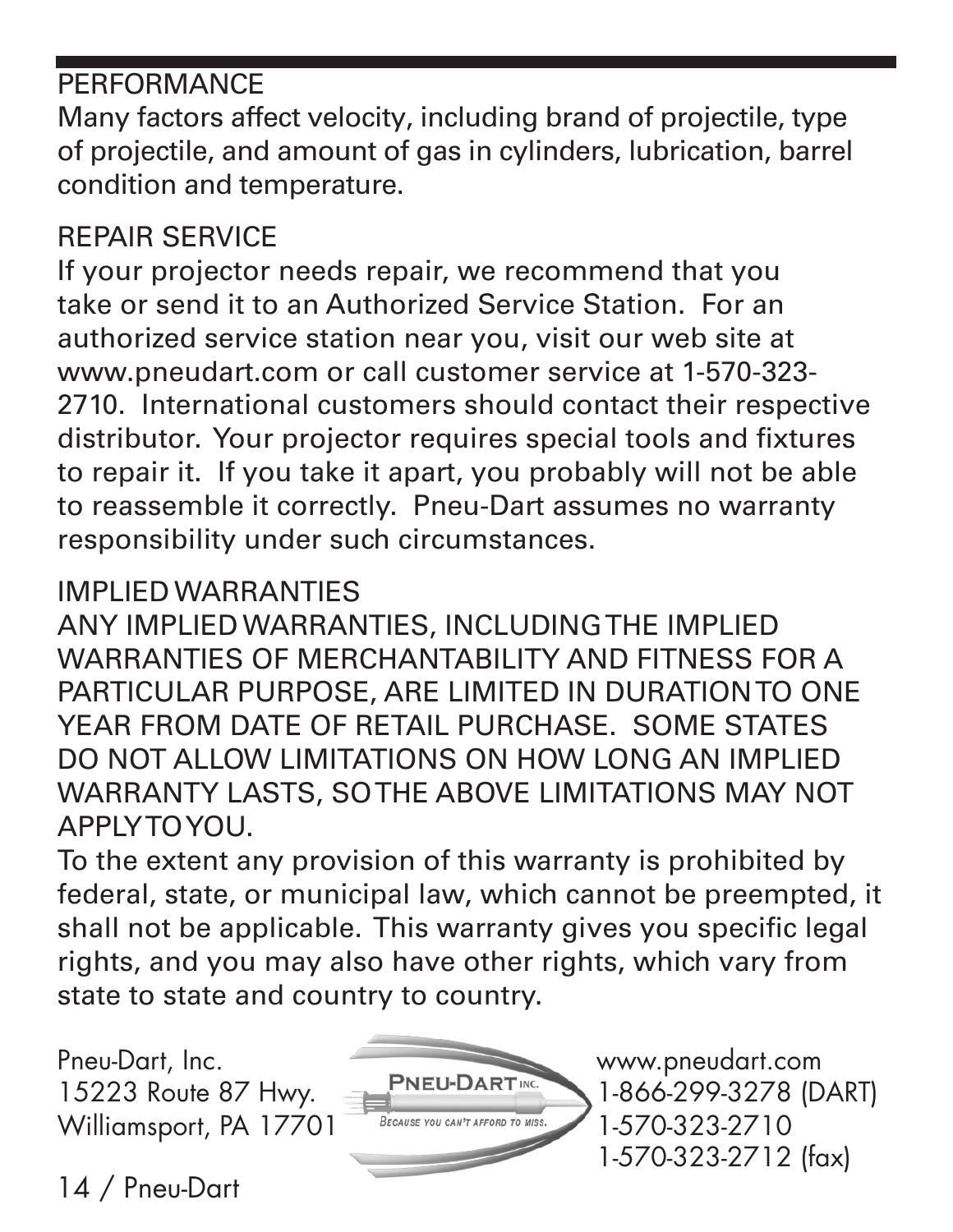# **FIELD NOTES**